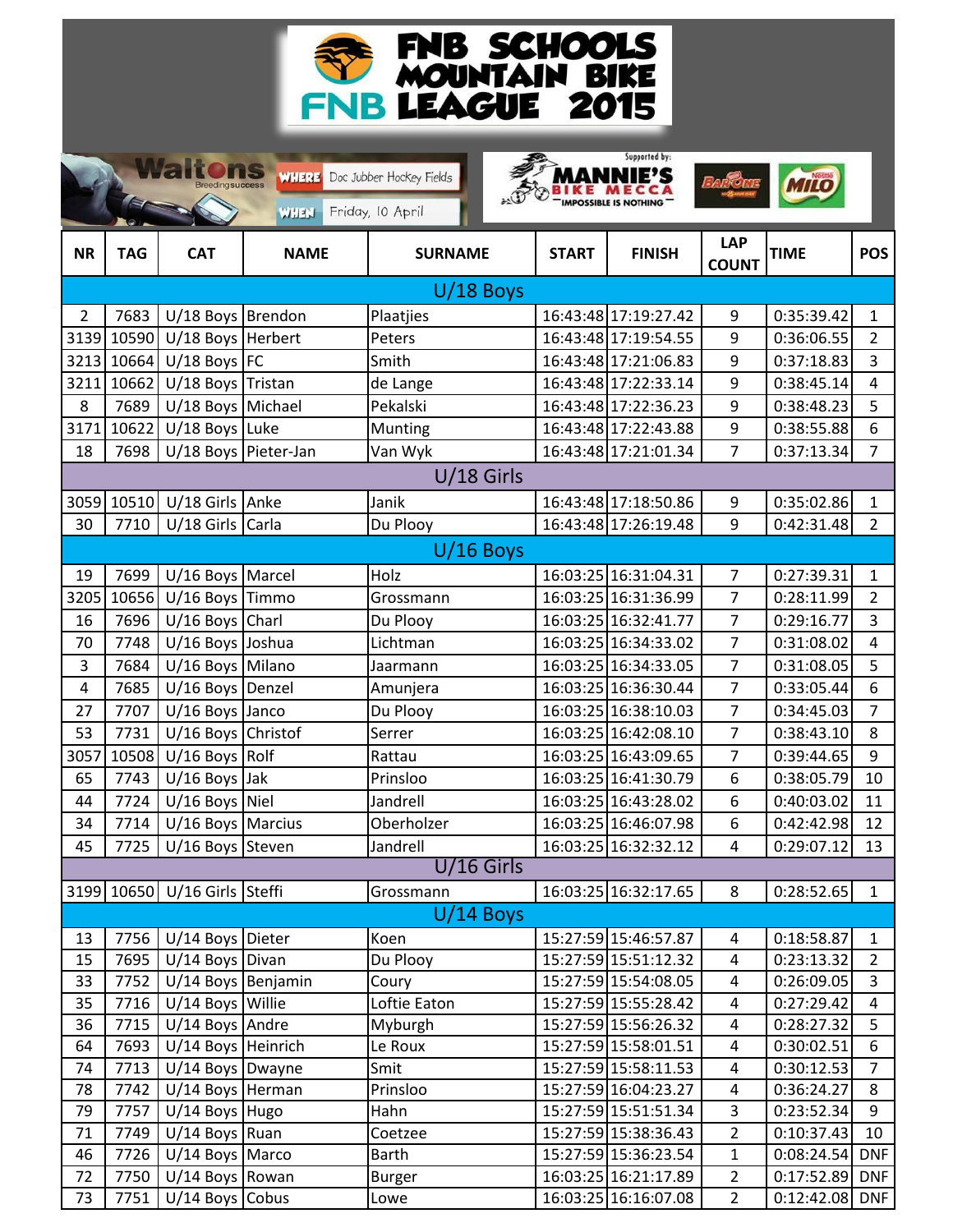| 15:27:59 15:55:10.93<br>6<br>7687<br>U/14 Girls Cindy<br>$\boldsymbol{6}$<br>0:27:11.93<br>Rowland<br>$\mathbf{1}$<br>$U/12$ Boys<br>16:45:22 17:13:50.99<br>Sell<br>0:28:28.99<br>7691<br>$U/12$ Boys Reto<br>11<br>8<br>$\mathbf{1}$<br>8<br>$U/12$ Boys Bergran<br>16:45:22 17:15:02.41<br>$\overline{2}$<br>10<br>7690<br>0:29:40.41<br>Jensen<br>7732<br>U/12 Boys Justin<br>16:45:22 17:15:24.09<br>8<br>3<br>54<br>Vosloo<br>0:30:02.09<br>$U/12$ Boys Rolf<br>23<br>7703<br>Klein<br>16:45:22 17:15:30.46<br>8<br>0:30:08.46<br>$\overline{4}$<br>5<br>59<br>7737<br>U/12 Boys Jordan<br>16:45:22 17:16:29.99<br>8<br>0:31:07.99<br><b>Barrow</b><br>8<br>6<br>10647<br>$U/12$ Boys Cael<br>16:45:22 17:16:38.76<br>3196<br>Smith<br>0:31:16.76<br>U/12 Boys Ethan<br>7702<br>16:45:22 17:17:30.68<br>8<br>0:32:08.68<br>$\overline{7}$<br>22<br>Le Strange<br>8<br>49<br>7728<br>U/12 Boys Mirko<br>Gongoll<br>16:45:22 17:19:28.21<br>8<br>0:34:06.21<br>U/12 Boys Alexander<br>Sowden<br>16:45:22 17:22:13.74<br>8<br>9<br>7745<br>0:36:51.74<br>67<br>8<br>U/12 Boys Christian<br>10<br>25<br>7705<br>16:45:22 17:26:26.27<br>0:41:04.27<br>Hennes<br>$\overline{7}$<br>$U/12$ Boys Evan<br>28<br>7708<br>Du Plooy<br>16:45:22 17:18:52.64<br>0:33:30.64<br>11<br>$\overline{7}$<br>Van der Westhuizen<br>12<br>7694<br>$U/12$ Boys Theuns<br>16:45:22 17:20:05.93<br>0:34:43.93<br>14<br>U/12 Boys Hendrik<br>16:45:22 17:15:44.11<br>5<br>7712<br>13<br>32<br>Oosthuizen<br>0:30:22.11<br>$U/12$ Girls<br>7753<br>U/12 Girls Fiona<br>16:45:22 17:05:26.26<br>0:20:04.26<br>75<br>Vorster<br>$\sqrt{4}$<br>$\mathbf{1}$<br>$\overline{2}$<br>U/12 Girls Monique<br>16:45:22 17:05:28.08<br>55<br>7733<br>du Plessis<br>$\overline{4}$<br>0:20:06.08<br>$U/10$ Boys<br>U/10 Boys Kevin<br>16:04:51 16:27:24.04<br>7717<br>0:22:32.63<br>37<br>6<br>$\mathbf{1}$<br>Lowe<br>57<br>$U/10$ Boys Rico<br>Steinfuhrt<br>6<br>$\overline{2}$<br>7735<br>16:04:51 16:29:02.06<br>0:24:10.65<br>3<br>3233<br>10684<br>U/10 Boys Vahid<br>Diehl<br>16:04:51 16:29:46.02<br>6<br>0:24:54.61<br>$U/10$ Boys PD<br>10483<br>16:04:51 16:31:21.62<br>6<br>3032<br>Blignaut<br>0:26:30.21<br>4<br>U/10 Girls Ethan<br>5<br>6<br>43<br>7723<br><b>Brinkmann</b><br>16:04:51 16:32:27.79<br>0:27:36.38<br>5<br>7686<br>$U/10$ Boys Todd<br>16:04:51 16:32:33.55<br>$\boldsymbol{6}$<br>Parker<br>6<br>0:27:42.14<br>56<br>$\overline{7}$<br>7734<br>U/10 Boys Nicholas<br>du Plessis<br>16:04:51 16:34:16.52<br>6<br>0:29:25.11<br>6<br>10475<br>U/10 Boys Kevin<br>16:04:51 16:40:35.24<br>8<br>3024<br>0:35:43.83<br>Munstermann<br>6<br>9<br>39<br>U/10 Boys Joshua<br>7719<br>16:04:51 16:44:31.81<br>0:39:40.40<br>Hatton-John<br>3020 11997<br>U/10 Boys Florian<br>6<br>Glafke<br>16:04:51 16:45:42.69<br>0:40:51.28<br>10<br>15:30:33 15:58:47.18<br>5<br>7727<br>$U/10$ Boys Joel<br>0:28:14.18<br>11<br>47<br>Hivelua<br>3110 10561 U/10 Boys Rylan<br><b>Bombosch</b><br>$\overline{5}$<br>16:04:51 16:33:25.08<br>0:28:33.67<br>$\overline{12}$<br>5<br>$U/10$ Boys Ernst<br>16:04:51 16:33:37.81<br>$\overline{7}$<br>7688<br>Fourie<br>0:28:46.40<br>13<br>5<br>31<br>7711<br>U/10 Boys Keon<br>Azadeh<br>15:30:33 16:00:27.32<br>0:29:54.32<br>14<br>5<br>7746<br>U/10 Boys Daniel<br>16:04:51 16:40:56.79<br>0:36:05.38<br>15<br>68<br>James<br>3<br>U/10 Boys Jordan<br>Hatton-John<br>16:04:51 16:31:44.61<br>7720<br>0:26:53.20<br>16<br>40<br>5<br>10558<br>U/10 Boys Daniel<br>3107<br>Hahn<br>16:04:51 16:26:43.43<br><b>DNF</b><br>0:21:52.02<br>$U/10$ Girls<br>U/10 Girls Adrielle<br>7704<br>16:04:51 16:24:40.24<br>0:19:48.83<br>Baumgarten<br>24<br>4<br>$\mathbf{1}$<br>3<br>U/10 Girls Anna-Michelle<br>Weber<br>16:04:51 16:35:11.71<br>0:30:20.30<br>50<br>7729<br>$\overline{2}$<br>3<br>52<br>7730<br>U/10 Girls Hanna<br>de Goede<br>16:04:51 16:35:11.72<br>0:30:20.31<br>3<br>$U/8$ Boys<br>7700<br>15:30:33 15:47:33.81<br>0:17:00.81<br>U/8 Boys Rodger<br>4<br>20<br>Suren<br>$\mathbf{1}$<br>15:30:33 15:47:33.85<br>7718<br>$U/8$ Boys<br>Sean<br>4<br>0:17:00.85<br>38<br>Lowe<br>$\overline{2}$<br>3<br>7709<br>$U/8$ Boys<br>Fourie<br>15:30:33 15:49:30.79<br>4<br>0:18:57.79<br>29<br>Steyn<br>$U/8$ Boys<br>Marko<br>Thiel<br>15:30:33 15:51:36.06<br>7706<br>0:21:03.06<br>26<br>4<br>4<br>U/8 Boys Nathan<br>15:30:33 15:51:59.79<br>0:21:26.79<br>5<br>21<br>7701<br>4<br>Chase<br>0:22:06.54<br>62<br>7740<br>$U/8$ Boys<br>Dian<br>15:30:33 15:52:39.54<br>$\overline{\mathbf{4}}$<br>6<br>Barrow<br>7697<br>U/8 Boys Tristan<br>Kaufmann<br>15:30:33 15:52:40.83<br>0:22:07.83<br>17<br>$\pmb{4}$<br>$\overline{7}$<br>$\overline{4}$<br>7722<br>$U/8$ Boys<br>15:30:33 15:56:13.21<br>0:25:40.21<br>8<br>42<br>Cameron<br>Buckingham<br>Setzkon<br>3202<br>10653<br>$U/8$ Boys<br>Dieter<br>15:30:33 15:56:39.07<br>0:26:06.07<br>9<br>4<br>15:30:33 15:49:36.71<br>3<br>63<br>7741<br>$U/8$ Boys<br>Alex<br>van der Merwe<br>0:19:03.71<br>10 | $U/14$ Girls |      |            |           |        |                      |   |            |    |  |  |  |
|-----------------------------------------------------------------------------------------------------------------------------------------------------------------------------------------------------------------------------------------------------------------------------------------------------------------------------------------------------------------------------------------------------------------------------------------------------------------------------------------------------------------------------------------------------------------------------------------------------------------------------------------------------------------------------------------------------------------------------------------------------------------------------------------------------------------------------------------------------------------------------------------------------------------------------------------------------------------------------------------------------------------------------------------------------------------------------------------------------------------------------------------------------------------------------------------------------------------------------------------------------------------------------------------------------------------------------------------------------------------------------------------------------------------------------------------------------------------------------------------------------------------------------------------------------------------------------------------------------------------------------------------------------------------------------------------------------------------------------------------------------------------------------------------------------------------------------------------------------------------------------------------------------------------------------------------------------------------------------------------------------------------------------------------------------------------------------------------------------------------------------------------------------------------------------------------------------------------------------------------------------------------------------------------------------------------------------------------------------------------------------------------------------------------------------------------------------------------------------------------------------------------------------------------------------------------------------------------------------------------------------------------------------------------------------------------------------------------------------------------------------------------------------------------------------------------------------------------------------------------------------------------------------------------------------------------------------------------------------------------------------------------------------------------------------------------------------------------------------------------------------------------------------------------------------------------------------------------------------------------------------------------------------------------------------------------------------------------------------------------------------------------------------------------------------------------------------------------------------------------------------------------------------------------------------------------------------------------------------------------------------------------------------------------------------------------------------------------------------------------------------------------------------------------------------------------------------------------------------------------------------------------------------------------------------------------------------------------------------------------------------------------------------------------------------------------------------------------------------------------------------------------------------------------------------------------------------------------------------------------------------------------------------------------------------------------------------------------------------------------------------------------------------------------------------------------------------------------------------------------------------------------------------------------------------------------------------------------------------------------------------------------------------------------------------------------------------------------------------------------------------------------------------------------------------------------------------------------------------------------------------------------------------------------------------------------------------------------------------------------------------|--------------|------|------------|-----------|--------|----------------------|---|------------|----|--|--|--|
|                                                                                                                                                                                                                                                                                                                                                                                                                                                                                                                                                                                                                                                                                                                                                                                                                                                                                                                                                                                                                                                                                                                                                                                                                                                                                                                                                                                                                                                                                                                                                                                                                                                                                                                                                                                                                                                                                                                                                                                                                                                                                                                                                                                                                                                                                                                                                                                                                                                                                                                                                                                                                                                                                                                                                                                                                                                                                                                                                                                                                                                                                                                                                                                                                                                                                                                                                                                                                                                                                                                                                                                                                                                                                                                                                                                                                                                                                                                                                                                                                                                                                                                                                                                                                                                                                                                                                                                                                                                                                                                                                                                                                                                                                                                                                                                                                                                                                                                                                                                                     |              |      |            |           |        |                      |   |            |    |  |  |  |
|                                                                                                                                                                                                                                                                                                                                                                                                                                                                                                                                                                                                                                                                                                                                                                                                                                                                                                                                                                                                                                                                                                                                                                                                                                                                                                                                                                                                                                                                                                                                                                                                                                                                                                                                                                                                                                                                                                                                                                                                                                                                                                                                                                                                                                                                                                                                                                                                                                                                                                                                                                                                                                                                                                                                                                                                                                                                                                                                                                                                                                                                                                                                                                                                                                                                                                                                                                                                                                                                                                                                                                                                                                                                                                                                                                                                                                                                                                                                                                                                                                                                                                                                                                                                                                                                                                                                                                                                                                                                                                                                                                                                                                                                                                                                                                                                                                                                                                                                                                                                     |              |      |            |           |        |                      |   |            |    |  |  |  |
|                                                                                                                                                                                                                                                                                                                                                                                                                                                                                                                                                                                                                                                                                                                                                                                                                                                                                                                                                                                                                                                                                                                                                                                                                                                                                                                                                                                                                                                                                                                                                                                                                                                                                                                                                                                                                                                                                                                                                                                                                                                                                                                                                                                                                                                                                                                                                                                                                                                                                                                                                                                                                                                                                                                                                                                                                                                                                                                                                                                                                                                                                                                                                                                                                                                                                                                                                                                                                                                                                                                                                                                                                                                                                                                                                                                                                                                                                                                                                                                                                                                                                                                                                                                                                                                                                                                                                                                                                                                                                                                                                                                                                                                                                                                                                                                                                                                                                                                                                                                                     |              |      |            |           |        |                      |   |            |    |  |  |  |
|                                                                                                                                                                                                                                                                                                                                                                                                                                                                                                                                                                                                                                                                                                                                                                                                                                                                                                                                                                                                                                                                                                                                                                                                                                                                                                                                                                                                                                                                                                                                                                                                                                                                                                                                                                                                                                                                                                                                                                                                                                                                                                                                                                                                                                                                                                                                                                                                                                                                                                                                                                                                                                                                                                                                                                                                                                                                                                                                                                                                                                                                                                                                                                                                                                                                                                                                                                                                                                                                                                                                                                                                                                                                                                                                                                                                                                                                                                                                                                                                                                                                                                                                                                                                                                                                                                                                                                                                                                                                                                                                                                                                                                                                                                                                                                                                                                                                                                                                                                                                     |              |      |            |           |        |                      |   |            |    |  |  |  |
|                                                                                                                                                                                                                                                                                                                                                                                                                                                                                                                                                                                                                                                                                                                                                                                                                                                                                                                                                                                                                                                                                                                                                                                                                                                                                                                                                                                                                                                                                                                                                                                                                                                                                                                                                                                                                                                                                                                                                                                                                                                                                                                                                                                                                                                                                                                                                                                                                                                                                                                                                                                                                                                                                                                                                                                                                                                                                                                                                                                                                                                                                                                                                                                                                                                                                                                                                                                                                                                                                                                                                                                                                                                                                                                                                                                                                                                                                                                                                                                                                                                                                                                                                                                                                                                                                                                                                                                                                                                                                                                                                                                                                                                                                                                                                                                                                                                                                                                                                                                                     |              |      |            |           |        |                      |   |            |    |  |  |  |
|                                                                                                                                                                                                                                                                                                                                                                                                                                                                                                                                                                                                                                                                                                                                                                                                                                                                                                                                                                                                                                                                                                                                                                                                                                                                                                                                                                                                                                                                                                                                                                                                                                                                                                                                                                                                                                                                                                                                                                                                                                                                                                                                                                                                                                                                                                                                                                                                                                                                                                                                                                                                                                                                                                                                                                                                                                                                                                                                                                                                                                                                                                                                                                                                                                                                                                                                                                                                                                                                                                                                                                                                                                                                                                                                                                                                                                                                                                                                                                                                                                                                                                                                                                                                                                                                                                                                                                                                                                                                                                                                                                                                                                                                                                                                                                                                                                                                                                                                                                                                     |              |      |            |           |        |                      |   |            |    |  |  |  |
|                                                                                                                                                                                                                                                                                                                                                                                                                                                                                                                                                                                                                                                                                                                                                                                                                                                                                                                                                                                                                                                                                                                                                                                                                                                                                                                                                                                                                                                                                                                                                                                                                                                                                                                                                                                                                                                                                                                                                                                                                                                                                                                                                                                                                                                                                                                                                                                                                                                                                                                                                                                                                                                                                                                                                                                                                                                                                                                                                                                                                                                                                                                                                                                                                                                                                                                                                                                                                                                                                                                                                                                                                                                                                                                                                                                                                                                                                                                                                                                                                                                                                                                                                                                                                                                                                                                                                                                                                                                                                                                                                                                                                                                                                                                                                                                                                                                                                                                                                                                                     |              |      |            |           |        |                      |   |            |    |  |  |  |
|                                                                                                                                                                                                                                                                                                                                                                                                                                                                                                                                                                                                                                                                                                                                                                                                                                                                                                                                                                                                                                                                                                                                                                                                                                                                                                                                                                                                                                                                                                                                                                                                                                                                                                                                                                                                                                                                                                                                                                                                                                                                                                                                                                                                                                                                                                                                                                                                                                                                                                                                                                                                                                                                                                                                                                                                                                                                                                                                                                                                                                                                                                                                                                                                                                                                                                                                                                                                                                                                                                                                                                                                                                                                                                                                                                                                                                                                                                                                                                                                                                                                                                                                                                                                                                                                                                                                                                                                                                                                                                                                                                                                                                                                                                                                                                                                                                                                                                                                                                                                     |              |      |            |           |        |                      |   |            |    |  |  |  |
|                                                                                                                                                                                                                                                                                                                                                                                                                                                                                                                                                                                                                                                                                                                                                                                                                                                                                                                                                                                                                                                                                                                                                                                                                                                                                                                                                                                                                                                                                                                                                                                                                                                                                                                                                                                                                                                                                                                                                                                                                                                                                                                                                                                                                                                                                                                                                                                                                                                                                                                                                                                                                                                                                                                                                                                                                                                                                                                                                                                                                                                                                                                                                                                                                                                                                                                                                                                                                                                                                                                                                                                                                                                                                                                                                                                                                                                                                                                                                                                                                                                                                                                                                                                                                                                                                                                                                                                                                                                                                                                                                                                                                                                                                                                                                                                                                                                                                                                                                                                                     |              |      |            |           |        |                      |   |            |    |  |  |  |
|                                                                                                                                                                                                                                                                                                                                                                                                                                                                                                                                                                                                                                                                                                                                                                                                                                                                                                                                                                                                                                                                                                                                                                                                                                                                                                                                                                                                                                                                                                                                                                                                                                                                                                                                                                                                                                                                                                                                                                                                                                                                                                                                                                                                                                                                                                                                                                                                                                                                                                                                                                                                                                                                                                                                                                                                                                                                                                                                                                                                                                                                                                                                                                                                                                                                                                                                                                                                                                                                                                                                                                                                                                                                                                                                                                                                                                                                                                                                                                                                                                                                                                                                                                                                                                                                                                                                                                                                                                                                                                                                                                                                                                                                                                                                                                                                                                                                                                                                                                                                     |              |      |            |           |        |                      |   |            |    |  |  |  |
|                                                                                                                                                                                                                                                                                                                                                                                                                                                                                                                                                                                                                                                                                                                                                                                                                                                                                                                                                                                                                                                                                                                                                                                                                                                                                                                                                                                                                                                                                                                                                                                                                                                                                                                                                                                                                                                                                                                                                                                                                                                                                                                                                                                                                                                                                                                                                                                                                                                                                                                                                                                                                                                                                                                                                                                                                                                                                                                                                                                                                                                                                                                                                                                                                                                                                                                                                                                                                                                                                                                                                                                                                                                                                                                                                                                                                                                                                                                                                                                                                                                                                                                                                                                                                                                                                                                                                                                                                                                                                                                                                                                                                                                                                                                                                                                                                                                                                                                                                                                                     |              |      |            |           |        |                      |   |            |    |  |  |  |
|                                                                                                                                                                                                                                                                                                                                                                                                                                                                                                                                                                                                                                                                                                                                                                                                                                                                                                                                                                                                                                                                                                                                                                                                                                                                                                                                                                                                                                                                                                                                                                                                                                                                                                                                                                                                                                                                                                                                                                                                                                                                                                                                                                                                                                                                                                                                                                                                                                                                                                                                                                                                                                                                                                                                                                                                                                                                                                                                                                                                                                                                                                                                                                                                                                                                                                                                                                                                                                                                                                                                                                                                                                                                                                                                                                                                                                                                                                                                                                                                                                                                                                                                                                                                                                                                                                                                                                                                                                                                                                                                                                                                                                                                                                                                                                                                                                                                                                                                                                                                     |              |      |            |           |        |                      |   |            |    |  |  |  |
|                                                                                                                                                                                                                                                                                                                                                                                                                                                                                                                                                                                                                                                                                                                                                                                                                                                                                                                                                                                                                                                                                                                                                                                                                                                                                                                                                                                                                                                                                                                                                                                                                                                                                                                                                                                                                                                                                                                                                                                                                                                                                                                                                                                                                                                                                                                                                                                                                                                                                                                                                                                                                                                                                                                                                                                                                                                                                                                                                                                                                                                                                                                                                                                                                                                                                                                                                                                                                                                                                                                                                                                                                                                                                                                                                                                                                                                                                                                                                                                                                                                                                                                                                                                                                                                                                                                                                                                                                                                                                                                                                                                                                                                                                                                                                                                                                                                                                                                                                                                                     |              |      |            |           |        |                      |   |            |    |  |  |  |
|                                                                                                                                                                                                                                                                                                                                                                                                                                                                                                                                                                                                                                                                                                                                                                                                                                                                                                                                                                                                                                                                                                                                                                                                                                                                                                                                                                                                                                                                                                                                                                                                                                                                                                                                                                                                                                                                                                                                                                                                                                                                                                                                                                                                                                                                                                                                                                                                                                                                                                                                                                                                                                                                                                                                                                                                                                                                                                                                                                                                                                                                                                                                                                                                                                                                                                                                                                                                                                                                                                                                                                                                                                                                                                                                                                                                                                                                                                                                                                                                                                                                                                                                                                                                                                                                                                                                                                                                                                                                                                                                                                                                                                                                                                                                                                                                                                                                                                                                                                                                     |              |      |            |           |        |                      |   |            |    |  |  |  |
|                                                                                                                                                                                                                                                                                                                                                                                                                                                                                                                                                                                                                                                                                                                                                                                                                                                                                                                                                                                                                                                                                                                                                                                                                                                                                                                                                                                                                                                                                                                                                                                                                                                                                                                                                                                                                                                                                                                                                                                                                                                                                                                                                                                                                                                                                                                                                                                                                                                                                                                                                                                                                                                                                                                                                                                                                                                                                                                                                                                                                                                                                                                                                                                                                                                                                                                                                                                                                                                                                                                                                                                                                                                                                                                                                                                                                                                                                                                                                                                                                                                                                                                                                                                                                                                                                                                                                                                                                                                                                                                                                                                                                                                                                                                                                                                                                                                                                                                                                                                                     |              |      |            |           |        |                      |   |            |    |  |  |  |
|                                                                                                                                                                                                                                                                                                                                                                                                                                                                                                                                                                                                                                                                                                                                                                                                                                                                                                                                                                                                                                                                                                                                                                                                                                                                                                                                                                                                                                                                                                                                                                                                                                                                                                                                                                                                                                                                                                                                                                                                                                                                                                                                                                                                                                                                                                                                                                                                                                                                                                                                                                                                                                                                                                                                                                                                                                                                                                                                                                                                                                                                                                                                                                                                                                                                                                                                                                                                                                                                                                                                                                                                                                                                                                                                                                                                                                                                                                                                                                                                                                                                                                                                                                                                                                                                                                                                                                                                                                                                                                                                                                                                                                                                                                                                                                                                                                                                                                                                                                                                     |              |      |            |           |        |                      |   |            |    |  |  |  |
|                                                                                                                                                                                                                                                                                                                                                                                                                                                                                                                                                                                                                                                                                                                                                                                                                                                                                                                                                                                                                                                                                                                                                                                                                                                                                                                                                                                                                                                                                                                                                                                                                                                                                                                                                                                                                                                                                                                                                                                                                                                                                                                                                                                                                                                                                                                                                                                                                                                                                                                                                                                                                                                                                                                                                                                                                                                                                                                                                                                                                                                                                                                                                                                                                                                                                                                                                                                                                                                                                                                                                                                                                                                                                                                                                                                                                                                                                                                                                                                                                                                                                                                                                                                                                                                                                                                                                                                                                                                                                                                                                                                                                                                                                                                                                                                                                                                                                                                                                                                                     |              |      |            |           |        |                      |   |            |    |  |  |  |
|                                                                                                                                                                                                                                                                                                                                                                                                                                                                                                                                                                                                                                                                                                                                                                                                                                                                                                                                                                                                                                                                                                                                                                                                                                                                                                                                                                                                                                                                                                                                                                                                                                                                                                                                                                                                                                                                                                                                                                                                                                                                                                                                                                                                                                                                                                                                                                                                                                                                                                                                                                                                                                                                                                                                                                                                                                                                                                                                                                                                                                                                                                                                                                                                                                                                                                                                                                                                                                                                                                                                                                                                                                                                                                                                                                                                                                                                                                                                                                                                                                                                                                                                                                                                                                                                                                                                                                                                                                                                                                                                                                                                                                                                                                                                                                                                                                                                                                                                                                                                     |              |      |            |           |        |                      |   |            |    |  |  |  |
|                                                                                                                                                                                                                                                                                                                                                                                                                                                                                                                                                                                                                                                                                                                                                                                                                                                                                                                                                                                                                                                                                                                                                                                                                                                                                                                                                                                                                                                                                                                                                                                                                                                                                                                                                                                                                                                                                                                                                                                                                                                                                                                                                                                                                                                                                                                                                                                                                                                                                                                                                                                                                                                                                                                                                                                                                                                                                                                                                                                                                                                                                                                                                                                                                                                                                                                                                                                                                                                                                                                                                                                                                                                                                                                                                                                                                                                                                                                                                                                                                                                                                                                                                                                                                                                                                                                                                                                                                                                                                                                                                                                                                                                                                                                                                                                                                                                                                                                                                                                                     |              |      |            |           |        |                      |   |            |    |  |  |  |
|                                                                                                                                                                                                                                                                                                                                                                                                                                                                                                                                                                                                                                                                                                                                                                                                                                                                                                                                                                                                                                                                                                                                                                                                                                                                                                                                                                                                                                                                                                                                                                                                                                                                                                                                                                                                                                                                                                                                                                                                                                                                                                                                                                                                                                                                                                                                                                                                                                                                                                                                                                                                                                                                                                                                                                                                                                                                                                                                                                                                                                                                                                                                                                                                                                                                                                                                                                                                                                                                                                                                                                                                                                                                                                                                                                                                                                                                                                                                                                                                                                                                                                                                                                                                                                                                                                                                                                                                                                                                                                                                                                                                                                                                                                                                                                                                                                                                                                                                                                                                     |              |      |            |           |        |                      |   |            |    |  |  |  |
|                                                                                                                                                                                                                                                                                                                                                                                                                                                                                                                                                                                                                                                                                                                                                                                                                                                                                                                                                                                                                                                                                                                                                                                                                                                                                                                                                                                                                                                                                                                                                                                                                                                                                                                                                                                                                                                                                                                                                                                                                                                                                                                                                                                                                                                                                                                                                                                                                                                                                                                                                                                                                                                                                                                                                                                                                                                                                                                                                                                                                                                                                                                                                                                                                                                                                                                                                                                                                                                                                                                                                                                                                                                                                                                                                                                                                                                                                                                                                                                                                                                                                                                                                                                                                                                                                                                                                                                                                                                                                                                                                                                                                                                                                                                                                                                                                                                                                                                                                                                                     |              |      |            |           |        |                      |   |            |    |  |  |  |
|                                                                                                                                                                                                                                                                                                                                                                                                                                                                                                                                                                                                                                                                                                                                                                                                                                                                                                                                                                                                                                                                                                                                                                                                                                                                                                                                                                                                                                                                                                                                                                                                                                                                                                                                                                                                                                                                                                                                                                                                                                                                                                                                                                                                                                                                                                                                                                                                                                                                                                                                                                                                                                                                                                                                                                                                                                                                                                                                                                                                                                                                                                                                                                                                                                                                                                                                                                                                                                                                                                                                                                                                                                                                                                                                                                                                                                                                                                                                                                                                                                                                                                                                                                                                                                                                                                                                                                                                                                                                                                                                                                                                                                                                                                                                                                                                                                                                                                                                                                                                     |              |      |            |           |        |                      |   |            |    |  |  |  |
|                                                                                                                                                                                                                                                                                                                                                                                                                                                                                                                                                                                                                                                                                                                                                                                                                                                                                                                                                                                                                                                                                                                                                                                                                                                                                                                                                                                                                                                                                                                                                                                                                                                                                                                                                                                                                                                                                                                                                                                                                                                                                                                                                                                                                                                                                                                                                                                                                                                                                                                                                                                                                                                                                                                                                                                                                                                                                                                                                                                                                                                                                                                                                                                                                                                                                                                                                                                                                                                                                                                                                                                                                                                                                                                                                                                                                                                                                                                                                                                                                                                                                                                                                                                                                                                                                                                                                                                                                                                                                                                                                                                                                                                                                                                                                                                                                                                                                                                                                                                                     |              |      |            |           |        |                      |   |            |    |  |  |  |
|                                                                                                                                                                                                                                                                                                                                                                                                                                                                                                                                                                                                                                                                                                                                                                                                                                                                                                                                                                                                                                                                                                                                                                                                                                                                                                                                                                                                                                                                                                                                                                                                                                                                                                                                                                                                                                                                                                                                                                                                                                                                                                                                                                                                                                                                                                                                                                                                                                                                                                                                                                                                                                                                                                                                                                                                                                                                                                                                                                                                                                                                                                                                                                                                                                                                                                                                                                                                                                                                                                                                                                                                                                                                                                                                                                                                                                                                                                                                                                                                                                                                                                                                                                                                                                                                                                                                                                                                                                                                                                                                                                                                                                                                                                                                                                                                                                                                                                                                                                                                     |              |      |            |           |        |                      |   |            |    |  |  |  |
|                                                                                                                                                                                                                                                                                                                                                                                                                                                                                                                                                                                                                                                                                                                                                                                                                                                                                                                                                                                                                                                                                                                                                                                                                                                                                                                                                                                                                                                                                                                                                                                                                                                                                                                                                                                                                                                                                                                                                                                                                                                                                                                                                                                                                                                                                                                                                                                                                                                                                                                                                                                                                                                                                                                                                                                                                                                                                                                                                                                                                                                                                                                                                                                                                                                                                                                                                                                                                                                                                                                                                                                                                                                                                                                                                                                                                                                                                                                                                                                                                                                                                                                                                                                                                                                                                                                                                                                                                                                                                                                                                                                                                                                                                                                                                                                                                                                                                                                                                                                                     |              |      |            |           |        |                      |   |            |    |  |  |  |
|                                                                                                                                                                                                                                                                                                                                                                                                                                                                                                                                                                                                                                                                                                                                                                                                                                                                                                                                                                                                                                                                                                                                                                                                                                                                                                                                                                                                                                                                                                                                                                                                                                                                                                                                                                                                                                                                                                                                                                                                                                                                                                                                                                                                                                                                                                                                                                                                                                                                                                                                                                                                                                                                                                                                                                                                                                                                                                                                                                                                                                                                                                                                                                                                                                                                                                                                                                                                                                                                                                                                                                                                                                                                                                                                                                                                                                                                                                                                                                                                                                                                                                                                                                                                                                                                                                                                                                                                                                                                                                                                                                                                                                                                                                                                                                                                                                                                                                                                                                                                     |              |      |            |           |        |                      |   |            |    |  |  |  |
|                                                                                                                                                                                                                                                                                                                                                                                                                                                                                                                                                                                                                                                                                                                                                                                                                                                                                                                                                                                                                                                                                                                                                                                                                                                                                                                                                                                                                                                                                                                                                                                                                                                                                                                                                                                                                                                                                                                                                                                                                                                                                                                                                                                                                                                                                                                                                                                                                                                                                                                                                                                                                                                                                                                                                                                                                                                                                                                                                                                                                                                                                                                                                                                                                                                                                                                                                                                                                                                                                                                                                                                                                                                                                                                                                                                                                                                                                                                                                                                                                                                                                                                                                                                                                                                                                                                                                                                                                                                                                                                                                                                                                                                                                                                                                                                                                                                                                                                                                                                                     |              |      |            |           |        |                      |   |            |    |  |  |  |
|                                                                                                                                                                                                                                                                                                                                                                                                                                                                                                                                                                                                                                                                                                                                                                                                                                                                                                                                                                                                                                                                                                                                                                                                                                                                                                                                                                                                                                                                                                                                                                                                                                                                                                                                                                                                                                                                                                                                                                                                                                                                                                                                                                                                                                                                                                                                                                                                                                                                                                                                                                                                                                                                                                                                                                                                                                                                                                                                                                                                                                                                                                                                                                                                                                                                                                                                                                                                                                                                                                                                                                                                                                                                                                                                                                                                                                                                                                                                                                                                                                                                                                                                                                                                                                                                                                                                                                                                                                                                                                                                                                                                                                                                                                                                                                                                                                                                                                                                                                                                     |              |      |            |           |        |                      |   |            |    |  |  |  |
|                                                                                                                                                                                                                                                                                                                                                                                                                                                                                                                                                                                                                                                                                                                                                                                                                                                                                                                                                                                                                                                                                                                                                                                                                                                                                                                                                                                                                                                                                                                                                                                                                                                                                                                                                                                                                                                                                                                                                                                                                                                                                                                                                                                                                                                                                                                                                                                                                                                                                                                                                                                                                                                                                                                                                                                                                                                                                                                                                                                                                                                                                                                                                                                                                                                                                                                                                                                                                                                                                                                                                                                                                                                                                                                                                                                                                                                                                                                                                                                                                                                                                                                                                                                                                                                                                                                                                                                                                                                                                                                                                                                                                                                                                                                                                                                                                                                                                                                                                                                                     |              |      |            |           |        |                      |   |            |    |  |  |  |
|                                                                                                                                                                                                                                                                                                                                                                                                                                                                                                                                                                                                                                                                                                                                                                                                                                                                                                                                                                                                                                                                                                                                                                                                                                                                                                                                                                                                                                                                                                                                                                                                                                                                                                                                                                                                                                                                                                                                                                                                                                                                                                                                                                                                                                                                                                                                                                                                                                                                                                                                                                                                                                                                                                                                                                                                                                                                                                                                                                                                                                                                                                                                                                                                                                                                                                                                                                                                                                                                                                                                                                                                                                                                                                                                                                                                                                                                                                                                                                                                                                                                                                                                                                                                                                                                                                                                                                                                                                                                                                                                                                                                                                                                                                                                                                                                                                                                                                                                                                                                     |              |      |            |           |        |                      |   |            |    |  |  |  |
|                                                                                                                                                                                                                                                                                                                                                                                                                                                                                                                                                                                                                                                                                                                                                                                                                                                                                                                                                                                                                                                                                                                                                                                                                                                                                                                                                                                                                                                                                                                                                                                                                                                                                                                                                                                                                                                                                                                                                                                                                                                                                                                                                                                                                                                                                                                                                                                                                                                                                                                                                                                                                                                                                                                                                                                                                                                                                                                                                                                                                                                                                                                                                                                                                                                                                                                                                                                                                                                                                                                                                                                                                                                                                                                                                                                                                                                                                                                                                                                                                                                                                                                                                                                                                                                                                                                                                                                                                                                                                                                                                                                                                                                                                                                                                                                                                                                                                                                                                                                                     |              |      |            |           |        |                      |   |            |    |  |  |  |
|                                                                                                                                                                                                                                                                                                                                                                                                                                                                                                                                                                                                                                                                                                                                                                                                                                                                                                                                                                                                                                                                                                                                                                                                                                                                                                                                                                                                                                                                                                                                                                                                                                                                                                                                                                                                                                                                                                                                                                                                                                                                                                                                                                                                                                                                                                                                                                                                                                                                                                                                                                                                                                                                                                                                                                                                                                                                                                                                                                                                                                                                                                                                                                                                                                                                                                                                                                                                                                                                                                                                                                                                                                                                                                                                                                                                                                                                                                                                                                                                                                                                                                                                                                                                                                                                                                                                                                                                                                                                                                                                                                                                                                                                                                                                                                                                                                                                                                                                                                                                     |              |      |            |           |        |                      |   |            |    |  |  |  |
|                                                                                                                                                                                                                                                                                                                                                                                                                                                                                                                                                                                                                                                                                                                                                                                                                                                                                                                                                                                                                                                                                                                                                                                                                                                                                                                                                                                                                                                                                                                                                                                                                                                                                                                                                                                                                                                                                                                                                                                                                                                                                                                                                                                                                                                                                                                                                                                                                                                                                                                                                                                                                                                                                                                                                                                                                                                                                                                                                                                                                                                                                                                                                                                                                                                                                                                                                                                                                                                                                                                                                                                                                                                                                                                                                                                                                                                                                                                                                                                                                                                                                                                                                                                                                                                                                                                                                                                                                                                                                                                                                                                                                                                                                                                                                                                                                                                                                                                                                                                                     |              |      |            |           |        |                      |   |            |    |  |  |  |
|                                                                                                                                                                                                                                                                                                                                                                                                                                                                                                                                                                                                                                                                                                                                                                                                                                                                                                                                                                                                                                                                                                                                                                                                                                                                                                                                                                                                                                                                                                                                                                                                                                                                                                                                                                                                                                                                                                                                                                                                                                                                                                                                                                                                                                                                                                                                                                                                                                                                                                                                                                                                                                                                                                                                                                                                                                                                                                                                                                                                                                                                                                                                                                                                                                                                                                                                                                                                                                                                                                                                                                                                                                                                                                                                                                                                                                                                                                                                                                                                                                                                                                                                                                                                                                                                                                                                                                                                                                                                                                                                                                                                                                                                                                                                                                                                                                                                                                                                                                                                     |              |      |            |           |        |                      |   |            |    |  |  |  |
|                                                                                                                                                                                                                                                                                                                                                                                                                                                                                                                                                                                                                                                                                                                                                                                                                                                                                                                                                                                                                                                                                                                                                                                                                                                                                                                                                                                                                                                                                                                                                                                                                                                                                                                                                                                                                                                                                                                                                                                                                                                                                                                                                                                                                                                                                                                                                                                                                                                                                                                                                                                                                                                                                                                                                                                                                                                                                                                                                                                                                                                                                                                                                                                                                                                                                                                                                                                                                                                                                                                                                                                                                                                                                                                                                                                                                                                                                                                                                                                                                                                                                                                                                                                                                                                                                                                                                                                                                                                                                                                                                                                                                                                                                                                                                                                                                                                                                                                                                                                                     |              |      |            |           |        |                      |   |            |    |  |  |  |
|                                                                                                                                                                                                                                                                                                                                                                                                                                                                                                                                                                                                                                                                                                                                                                                                                                                                                                                                                                                                                                                                                                                                                                                                                                                                                                                                                                                                                                                                                                                                                                                                                                                                                                                                                                                                                                                                                                                                                                                                                                                                                                                                                                                                                                                                                                                                                                                                                                                                                                                                                                                                                                                                                                                                                                                                                                                                                                                                                                                                                                                                                                                                                                                                                                                                                                                                                                                                                                                                                                                                                                                                                                                                                                                                                                                                                                                                                                                                                                                                                                                                                                                                                                                                                                                                                                                                                                                                                                                                                                                                                                                                                                                                                                                                                                                                                                                                                                                                                                                                     |              |      |            |           |        |                      |   |            |    |  |  |  |
|                                                                                                                                                                                                                                                                                                                                                                                                                                                                                                                                                                                                                                                                                                                                                                                                                                                                                                                                                                                                                                                                                                                                                                                                                                                                                                                                                                                                                                                                                                                                                                                                                                                                                                                                                                                                                                                                                                                                                                                                                                                                                                                                                                                                                                                                                                                                                                                                                                                                                                                                                                                                                                                                                                                                                                                                                                                                                                                                                                                                                                                                                                                                                                                                                                                                                                                                                                                                                                                                                                                                                                                                                                                                                                                                                                                                                                                                                                                                                                                                                                                                                                                                                                                                                                                                                                                                                                                                                                                                                                                                                                                                                                                                                                                                                                                                                                                                                                                                                                                                     |              |      |            |           |        |                      |   |            |    |  |  |  |
|                                                                                                                                                                                                                                                                                                                                                                                                                                                                                                                                                                                                                                                                                                                                                                                                                                                                                                                                                                                                                                                                                                                                                                                                                                                                                                                                                                                                                                                                                                                                                                                                                                                                                                                                                                                                                                                                                                                                                                                                                                                                                                                                                                                                                                                                                                                                                                                                                                                                                                                                                                                                                                                                                                                                                                                                                                                                                                                                                                                                                                                                                                                                                                                                                                                                                                                                                                                                                                                                                                                                                                                                                                                                                                                                                                                                                                                                                                                                                                                                                                                                                                                                                                                                                                                                                                                                                                                                                                                                                                                                                                                                                                                                                                                                                                                                                                                                                                                                                                                                     |              |      |            |           |        |                      |   |            |    |  |  |  |
|                                                                                                                                                                                                                                                                                                                                                                                                                                                                                                                                                                                                                                                                                                                                                                                                                                                                                                                                                                                                                                                                                                                                                                                                                                                                                                                                                                                                                                                                                                                                                                                                                                                                                                                                                                                                                                                                                                                                                                                                                                                                                                                                                                                                                                                                                                                                                                                                                                                                                                                                                                                                                                                                                                                                                                                                                                                                                                                                                                                                                                                                                                                                                                                                                                                                                                                                                                                                                                                                                                                                                                                                                                                                                                                                                                                                                                                                                                                                                                                                                                                                                                                                                                                                                                                                                                                                                                                                                                                                                                                                                                                                                                                                                                                                                                                                                                                                                                                                                                                                     |              |      |            |           |        |                      |   |            |    |  |  |  |
|                                                                                                                                                                                                                                                                                                                                                                                                                                                                                                                                                                                                                                                                                                                                                                                                                                                                                                                                                                                                                                                                                                                                                                                                                                                                                                                                                                                                                                                                                                                                                                                                                                                                                                                                                                                                                                                                                                                                                                                                                                                                                                                                                                                                                                                                                                                                                                                                                                                                                                                                                                                                                                                                                                                                                                                                                                                                                                                                                                                                                                                                                                                                                                                                                                                                                                                                                                                                                                                                                                                                                                                                                                                                                                                                                                                                                                                                                                                                                                                                                                                                                                                                                                                                                                                                                                                                                                                                                                                                                                                                                                                                                                                                                                                                                                                                                                                                                                                                                                                                     |              |      |            |           |        |                      |   |            |    |  |  |  |
|                                                                                                                                                                                                                                                                                                                                                                                                                                                                                                                                                                                                                                                                                                                                                                                                                                                                                                                                                                                                                                                                                                                                                                                                                                                                                                                                                                                                                                                                                                                                                                                                                                                                                                                                                                                                                                                                                                                                                                                                                                                                                                                                                                                                                                                                                                                                                                                                                                                                                                                                                                                                                                                                                                                                                                                                                                                                                                                                                                                                                                                                                                                                                                                                                                                                                                                                                                                                                                                                                                                                                                                                                                                                                                                                                                                                                                                                                                                                                                                                                                                                                                                                                                                                                                                                                                                                                                                                                                                                                                                                                                                                                                                                                                                                                                                                                                                                                                                                                                                                     |              |      |            |           |        |                      |   |            |    |  |  |  |
|                                                                                                                                                                                                                                                                                                                                                                                                                                                                                                                                                                                                                                                                                                                                                                                                                                                                                                                                                                                                                                                                                                                                                                                                                                                                                                                                                                                                                                                                                                                                                                                                                                                                                                                                                                                                                                                                                                                                                                                                                                                                                                                                                                                                                                                                                                                                                                                                                                                                                                                                                                                                                                                                                                                                                                                                                                                                                                                                                                                                                                                                                                                                                                                                                                                                                                                                                                                                                                                                                                                                                                                                                                                                                                                                                                                                                                                                                                                                                                                                                                                                                                                                                                                                                                                                                                                                                                                                                                                                                                                                                                                                                                                                                                                                                                                                                                                                                                                                                                                                     |              |      |            |           |        |                      |   |            |    |  |  |  |
|                                                                                                                                                                                                                                                                                                                                                                                                                                                                                                                                                                                                                                                                                                                                                                                                                                                                                                                                                                                                                                                                                                                                                                                                                                                                                                                                                                                                                                                                                                                                                                                                                                                                                                                                                                                                                                                                                                                                                                                                                                                                                                                                                                                                                                                                                                                                                                                                                                                                                                                                                                                                                                                                                                                                                                                                                                                                                                                                                                                                                                                                                                                                                                                                                                                                                                                                                                                                                                                                                                                                                                                                                                                                                                                                                                                                                                                                                                                                                                                                                                                                                                                                                                                                                                                                                                                                                                                                                                                                                                                                                                                                                                                                                                                                                                                                                                                                                                                                                                                                     |              |      |            |           |        |                      |   |            |    |  |  |  |
|                                                                                                                                                                                                                                                                                                                                                                                                                                                                                                                                                                                                                                                                                                                                                                                                                                                                                                                                                                                                                                                                                                                                                                                                                                                                                                                                                                                                                                                                                                                                                                                                                                                                                                                                                                                                                                                                                                                                                                                                                                                                                                                                                                                                                                                                                                                                                                                                                                                                                                                                                                                                                                                                                                                                                                                                                                                                                                                                                                                                                                                                                                                                                                                                                                                                                                                                                                                                                                                                                                                                                                                                                                                                                                                                                                                                                                                                                                                                                                                                                                                                                                                                                                                                                                                                                                                                                                                                                                                                                                                                                                                                                                                                                                                                                                                                                                                                                                                                                                                                     |              |      |            |           |        |                      |   |            |    |  |  |  |
|                                                                                                                                                                                                                                                                                                                                                                                                                                                                                                                                                                                                                                                                                                                                                                                                                                                                                                                                                                                                                                                                                                                                                                                                                                                                                                                                                                                                                                                                                                                                                                                                                                                                                                                                                                                                                                                                                                                                                                                                                                                                                                                                                                                                                                                                                                                                                                                                                                                                                                                                                                                                                                                                                                                                                                                                                                                                                                                                                                                                                                                                                                                                                                                                                                                                                                                                                                                                                                                                                                                                                                                                                                                                                                                                                                                                                                                                                                                                                                                                                                                                                                                                                                                                                                                                                                                                                                                                                                                                                                                                                                                                                                                                                                                                                                                                                                                                                                                                                                                                     |              |      |            |           |        |                      |   |            |    |  |  |  |
|                                                                                                                                                                                                                                                                                                                                                                                                                                                                                                                                                                                                                                                                                                                                                                                                                                                                                                                                                                                                                                                                                                                                                                                                                                                                                                                                                                                                                                                                                                                                                                                                                                                                                                                                                                                                                                                                                                                                                                                                                                                                                                                                                                                                                                                                                                                                                                                                                                                                                                                                                                                                                                                                                                                                                                                                                                                                                                                                                                                                                                                                                                                                                                                                                                                                                                                                                                                                                                                                                                                                                                                                                                                                                                                                                                                                                                                                                                                                                                                                                                                                                                                                                                                                                                                                                                                                                                                                                                                                                                                                                                                                                                                                                                                                                                                                                                                                                                                                                                                                     |              |      |            |           |        |                      |   |            |    |  |  |  |
|                                                                                                                                                                                                                                                                                                                                                                                                                                                                                                                                                                                                                                                                                                                                                                                                                                                                                                                                                                                                                                                                                                                                                                                                                                                                                                                                                                                                                                                                                                                                                                                                                                                                                                                                                                                                                                                                                                                                                                                                                                                                                                                                                                                                                                                                                                                                                                                                                                                                                                                                                                                                                                                                                                                                                                                                                                                                                                                                                                                                                                                                                                                                                                                                                                                                                                                                                                                                                                                                                                                                                                                                                                                                                                                                                                                                                                                                                                                                                                                                                                                                                                                                                                                                                                                                                                                                                                                                                                                                                                                                                                                                                                                                                                                                                                                                                                                                                                                                                                                                     |              |      |            |           |        |                      |   |            |    |  |  |  |
|                                                                                                                                                                                                                                                                                                                                                                                                                                                                                                                                                                                                                                                                                                                                                                                                                                                                                                                                                                                                                                                                                                                                                                                                                                                                                                                                                                                                                                                                                                                                                                                                                                                                                                                                                                                                                                                                                                                                                                                                                                                                                                                                                                                                                                                                                                                                                                                                                                                                                                                                                                                                                                                                                                                                                                                                                                                                                                                                                                                                                                                                                                                                                                                                                                                                                                                                                                                                                                                                                                                                                                                                                                                                                                                                                                                                                                                                                                                                                                                                                                                                                                                                                                                                                                                                                                                                                                                                                                                                                                                                                                                                                                                                                                                                                                                                                                                                                                                                                                                                     |              |      |            |           |        |                      |   |            |    |  |  |  |
|                                                                                                                                                                                                                                                                                                                                                                                                                                                                                                                                                                                                                                                                                                                                                                                                                                                                                                                                                                                                                                                                                                                                                                                                                                                                                                                                                                                                                                                                                                                                                                                                                                                                                                                                                                                                                                                                                                                                                                                                                                                                                                                                                                                                                                                                                                                                                                                                                                                                                                                                                                                                                                                                                                                                                                                                                                                                                                                                                                                                                                                                                                                                                                                                                                                                                                                                                                                                                                                                                                                                                                                                                                                                                                                                                                                                                                                                                                                                                                                                                                                                                                                                                                                                                                                                                                                                                                                                                                                                                                                                                                                                                                                                                                                                                                                                                                                                                                                                                                                                     |              |      |            |           |        |                      |   |            |    |  |  |  |
|                                                                                                                                                                                                                                                                                                                                                                                                                                                                                                                                                                                                                                                                                                                                                                                                                                                                                                                                                                                                                                                                                                                                                                                                                                                                                                                                                                                                                                                                                                                                                                                                                                                                                                                                                                                                                                                                                                                                                                                                                                                                                                                                                                                                                                                                                                                                                                                                                                                                                                                                                                                                                                                                                                                                                                                                                                                                                                                                                                                                                                                                                                                                                                                                                                                                                                                                                                                                                                                                                                                                                                                                                                                                                                                                                                                                                                                                                                                                                                                                                                                                                                                                                                                                                                                                                                                                                                                                                                                                                                                                                                                                                                                                                                                                                                                                                                                                                                                                                                                                     |              |      |            |           |        |                      |   |            |    |  |  |  |
|                                                                                                                                                                                                                                                                                                                                                                                                                                                                                                                                                                                                                                                                                                                                                                                                                                                                                                                                                                                                                                                                                                                                                                                                                                                                                                                                                                                                                                                                                                                                                                                                                                                                                                                                                                                                                                                                                                                                                                                                                                                                                                                                                                                                                                                                                                                                                                                                                                                                                                                                                                                                                                                                                                                                                                                                                                                                                                                                                                                                                                                                                                                                                                                                                                                                                                                                                                                                                                                                                                                                                                                                                                                                                                                                                                                                                                                                                                                                                                                                                                                                                                                                                                                                                                                                                                                                                                                                                                                                                                                                                                                                                                                                                                                                                                                                                                                                                                                                                                                                     |              |      |            |           |        |                      |   |            |    |  |  |  |
|                                                                                                                                                                                                                                                                                                                                                                                                                                                                                                                                                                                                                                                                                                                                                                                                                                                                                                                                                                                                                                                                                                                                                                                                                                                                                                                                                                                                                                                                                                                                                                                                                                                                                                                                                                                                                                                                                                                                                                                                                                                                                                                                                                                                                                                                                                                                                                                                                                                                                                                                                                                                                                                                                                                                                                                                                                                                                                                                                                                                                                                                                                                                                                                                                                                                                                                                                                                                                                                                                                                                                                                                                                                                                                                                                                                                                                                                                                                                                                                                                                                                                                                                                                                                                                                                                                                                                                                                                                                                                                                                                                                                                                                                                                                                                                                                                                                                                                                                                                                                     | 66           | 7744 | $U/8$ Boys | Christian | Sowden | 15:30:33 15:51:53.86 | 3 | 0:21:20.86 | 11 |  |  |  |